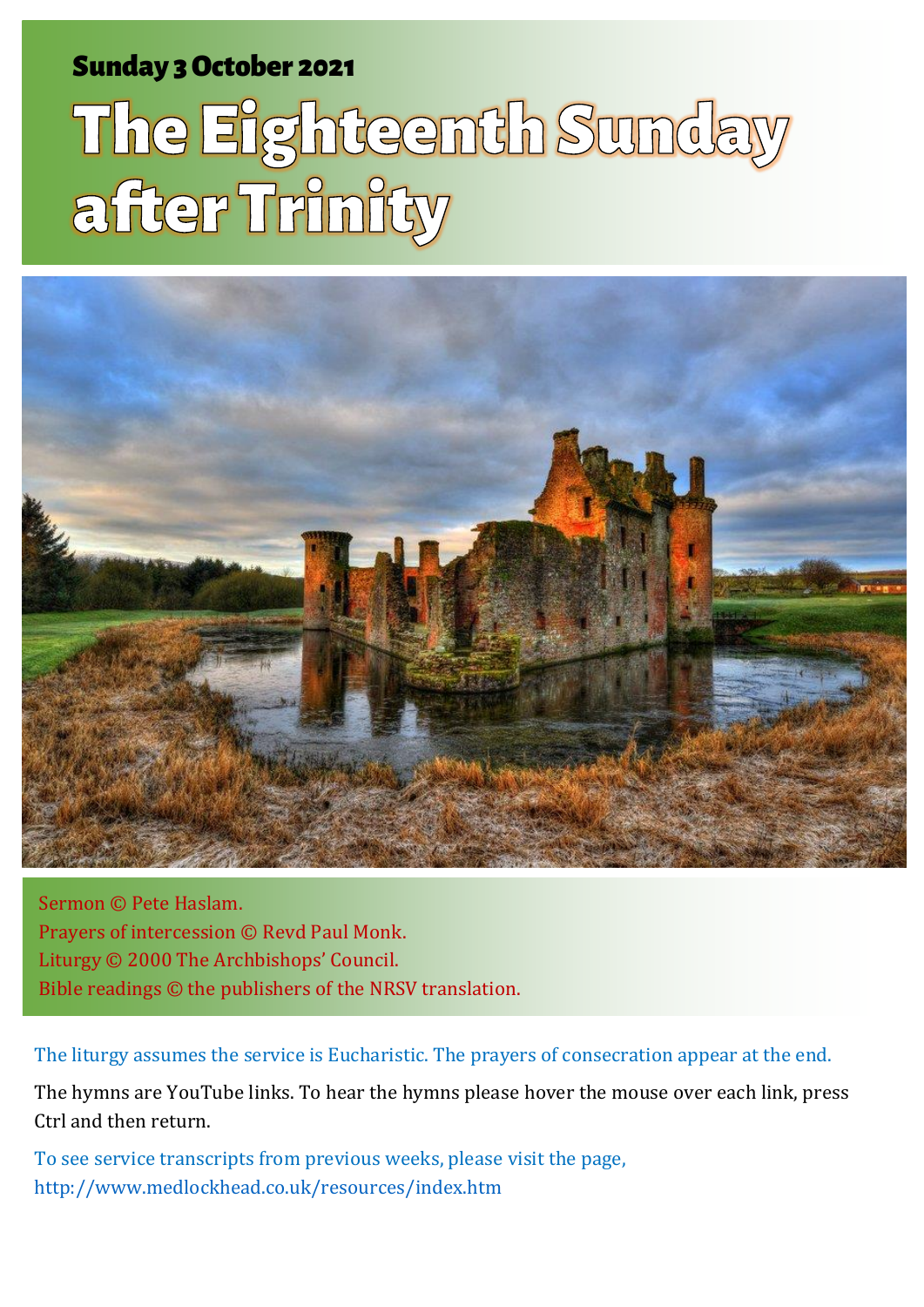#### **Introduction and welcome**

HYMN1 **[Love divine all loves excelling](https://www.youtube.com/watch?v=_hmfqe_8SEI&list=RD_hmfqe_8SEI&start_radio=1&rv=_hmfqe_8SEI&t=51)** (click on this link to hear the hymn)

#### **The Welcome**

In the name of the Father, and of the Son, and of the Holy Spirit

All **Amen.**

The Lord be with you

All **And also with you.**

#### **The Preparation**

All **Almighty God,**

**to whom all hearts are open, all desires known, and from whom no secrets are hidden: cleanse the thoughts of our hearts by the inspiration of your Holy Spirit, that we may perfectly love you, and worthily magnify your holy name; through Christ our Lord. Amen.**

Our Lord Jesus Christ said:

The first commandment is this: 'Hear, O Israel, the Lord our God is the only Lord. You shall love the Lord your God with all your heart, with all your soul, with all your mind, and with all your strength.'

And the second is this: 'Love your neighbour as yourself.' There is no other commandment greater than these. On these two commandments hang all the law and the prophets.

#### All **Amen. Lord, have mercy.**

God so loved the world that he gave his only Son Jesus Christ to save us from our sins, to be our advocate in heaven, and to bring us to eternal life. Therefore, let us confess our sins in penitence and faith, firmly resolved to keep God's commandments and to live in love and peace with all.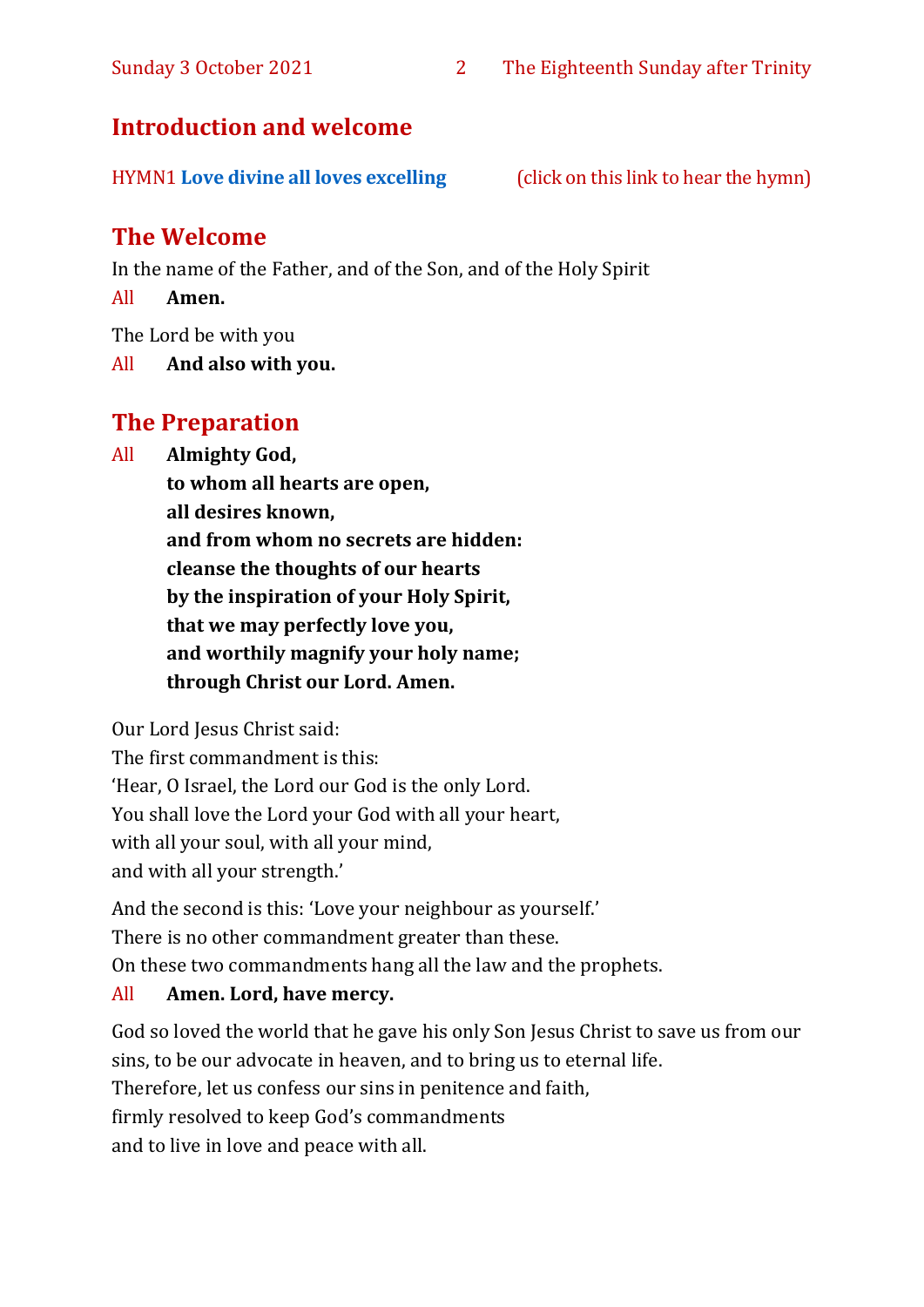All **Almighty God, our heavenly Father, we have sinned against you and against our neighbour in thought and word and deed, through negligence, through weakness, through our own deliberate fault. We are truly sorry and repent of all our sins. For the sake of your Son Jesus Christ, who died for us, forgive us all that is past and grant that we may serve you in newness of life to the glory of your name. Amen.**

Almighty God,

who forgives all who truly repent, have mercy upon you, pardon and deliver you from all your sins, confirm and strengthen you in all goodness, and keep you in life eternal; through Jesus Christ our Lord. All **Amen.**

#### **The Gloria**

This Gloria is sung to the tune of 'Cwm Rhondda'. Click **[here](about:blank)** for the tune.

All **Glory be to God in Heaven, Songs of joy and peace we bring, Thankful hearts and voices raising, To creation's Lord we sing. Lord we thank you, Lord we praise you, Glory be to God our King: Glory be to God our King. Lamb of God, who on our shoulders, Bore the load of this world's sin; Only Son of God the Father, You have brought us peace within. Lord, have mercy, Christ have mercy,**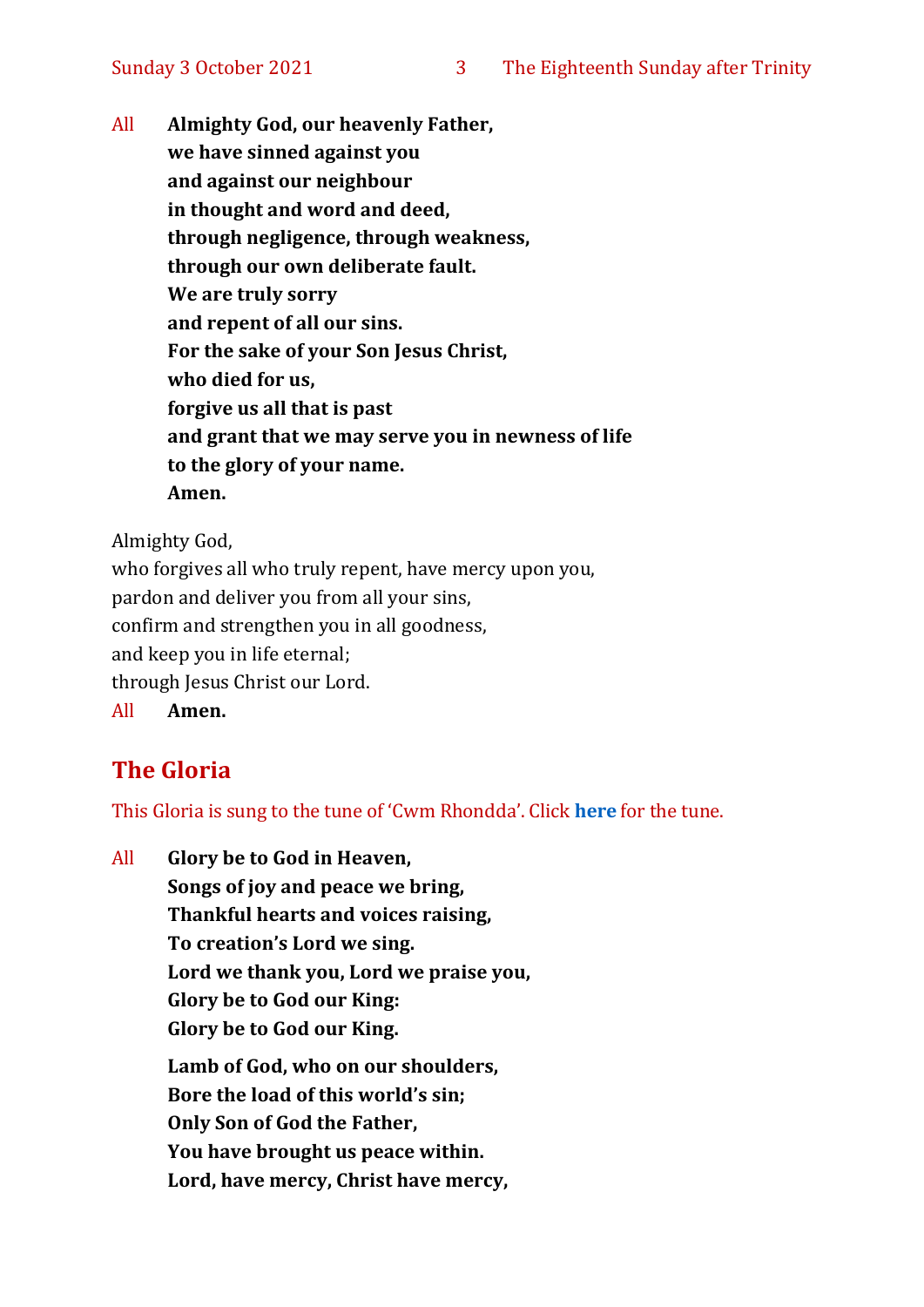**Now your glorious reign begin: Now your glorious reign begin.**

**You O Son of God are Holy, You we praise with one accord. None in heav'n or earth is like you, Only you are Christ the Lord. With the Father and the Spirit, Ever worshipped and adored: Ever worshipped and adored.**

#### **The Collect for the Eighteenth Sunday after Trinity**

God, our judge and saviour, teach us to be open to your truth and to trust in your love, that we may live each day with confidence in the salvation which is given through Jesus Christ our Lord.

All **Amen.**

#### **First reading**

A reading from the First Book of Moses called Genesis

The Lord God took the man and put him in the garden of Eden to till it and keep it. And the Lord God commanded the man, 'You may freely eat of every tree of the garden; but of the tree of the knowledge of good and evil you shall not eat, for in the day that you eat of it you shall die.'

Then the Lord God said, 'It is not good that the man should be alone; I will make him a helper as his partner.' So out of the ground the Lord God formed every animal of the field and every bird of the air, and brought them to the man to see what he would call them; and whatever the man called every living creature, that was its name. The man gave names to all cattle, and to the birds of the air, and to every animal of the field; but for the man there was not found a helper as his partner.

So the Lord God caused a deep sleep to fall upon the man, and he slept; then he took one of his ribs and closed up its place with flesh. And the rib that the Lord God had taken from the man he made into a woman and brought her to the man. Then the man said, 'This at last is bone of my bones and flesh of my flesh; this one shall be called Woman, for out of Man this one was taken.' Therefore a man leaves his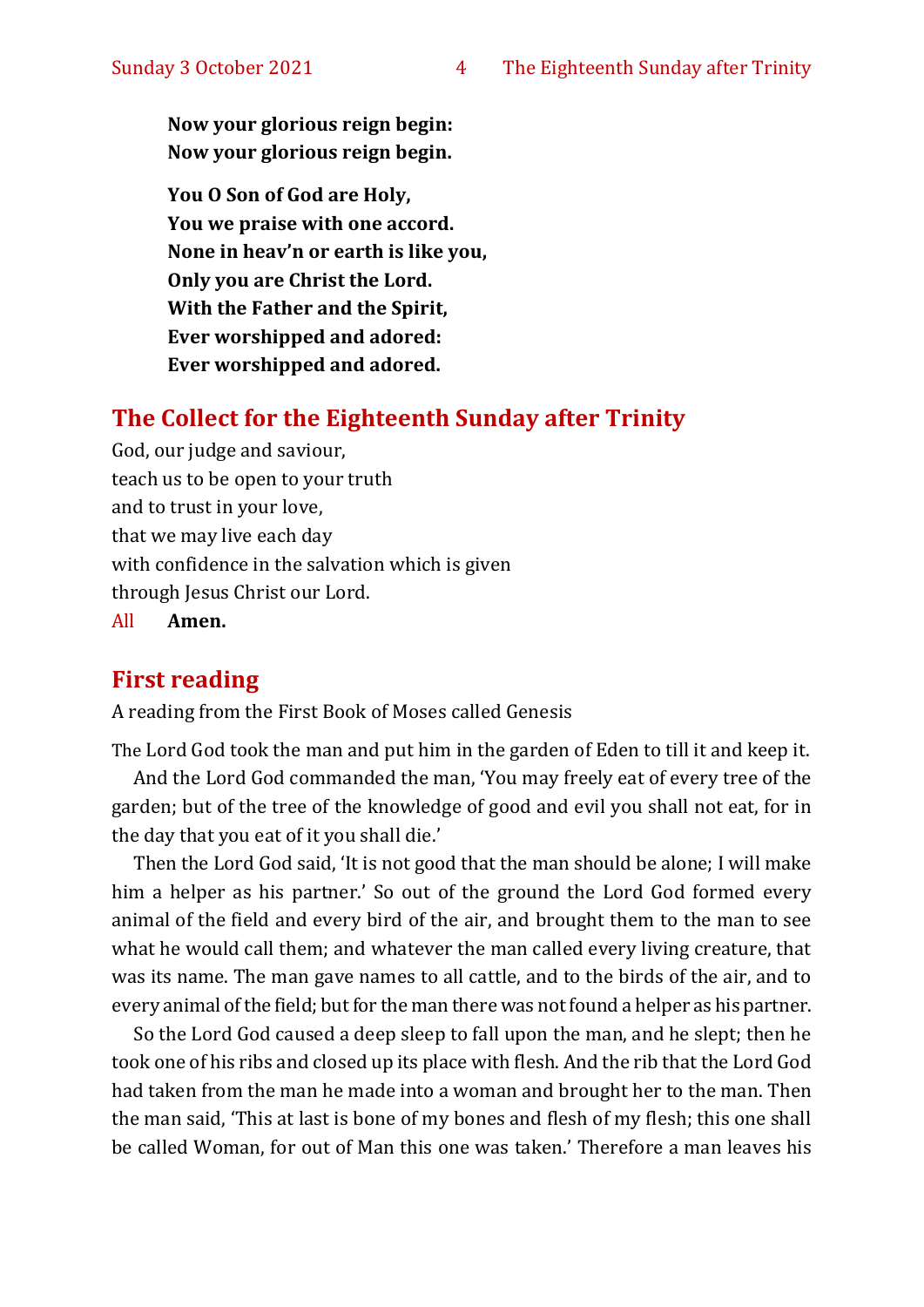father and his mother and clings to his wife, and they become one flesh. And the man and his wife were both naked, and were not ashamed.

Now the serpent was more crafty than any other wild animal that the Lord God had made. He said to the woman, 'Did God say, "You shall not eat from any tree in the garden"?' The woman said to the serpent, "We may eat of the fruit of the trees in the garden; but God said, 'You shall not eat of the fruit of the tree that is in the middle of the garden, nor shall you touch it, or you shall die".' But the serpent said to the woman, 'You will not die; for God knows that when you eat of it your eyes will be opened, and you will be like God, knowing good and evil.'

So when the woman saw that the tree was good for food, and that it was a delight to the eyes, and that the tree was to be desired to make one wise, she took of its fruit and ate; and she also gave some to her husband, who was with her, and he ate. Then the eyes of both were opened, and they knew that they were naked; and they sewed fig leaves together and made loincloths for themselves. They heard the sound of the Lord God walking in the garden at the time of the evening breeze, and the man and his wife hid themselves from the presence of the Lord God among the trees of the garden.

But the Lord God called to the man, and said to him, 'Where are you?' He said, 'I heard the sound of you in the garden, and I was afraid, because I was naked; and I hid myself.'

He said, 'Who told you that you were naked? Have you eaten from the tree of which I commanded you not to eat?' The man said, 'The woman whom you gave to be with me, she gave me fruit from the tree, and I ate.' Then the Lord God said to the woman, 'What is this that you have done?' The woman said, 'The serpent tricked me, and I ate.'

The Lord God said to the serpent, 'Because you have done this, cursed are you among all animals and among all wild creatures; upon your belly you shall go, and dust you shall eat all the days of your life. I will put enmity between you and the woman, and between your offspring and hers; he will strike your head, and you will strike his heel.'

To the woman he said, 'I will greatly increase your pangs in childbearing; in pain you shall bring forth children, yet your desire shall be for your husband, and he shall rule over you.'

And to the man he said, 'Because you have listened to the voice of your wife, and have eaten of the tree about which I commanded you, "You shall not eat of it," cursed is the ground because of you; in toil you shall eat of it all the days of your life; thorns and thistles it shall bring forth for you; and you shall eat the plants of the field. By the sweat of your face you shall eat bread until you return to the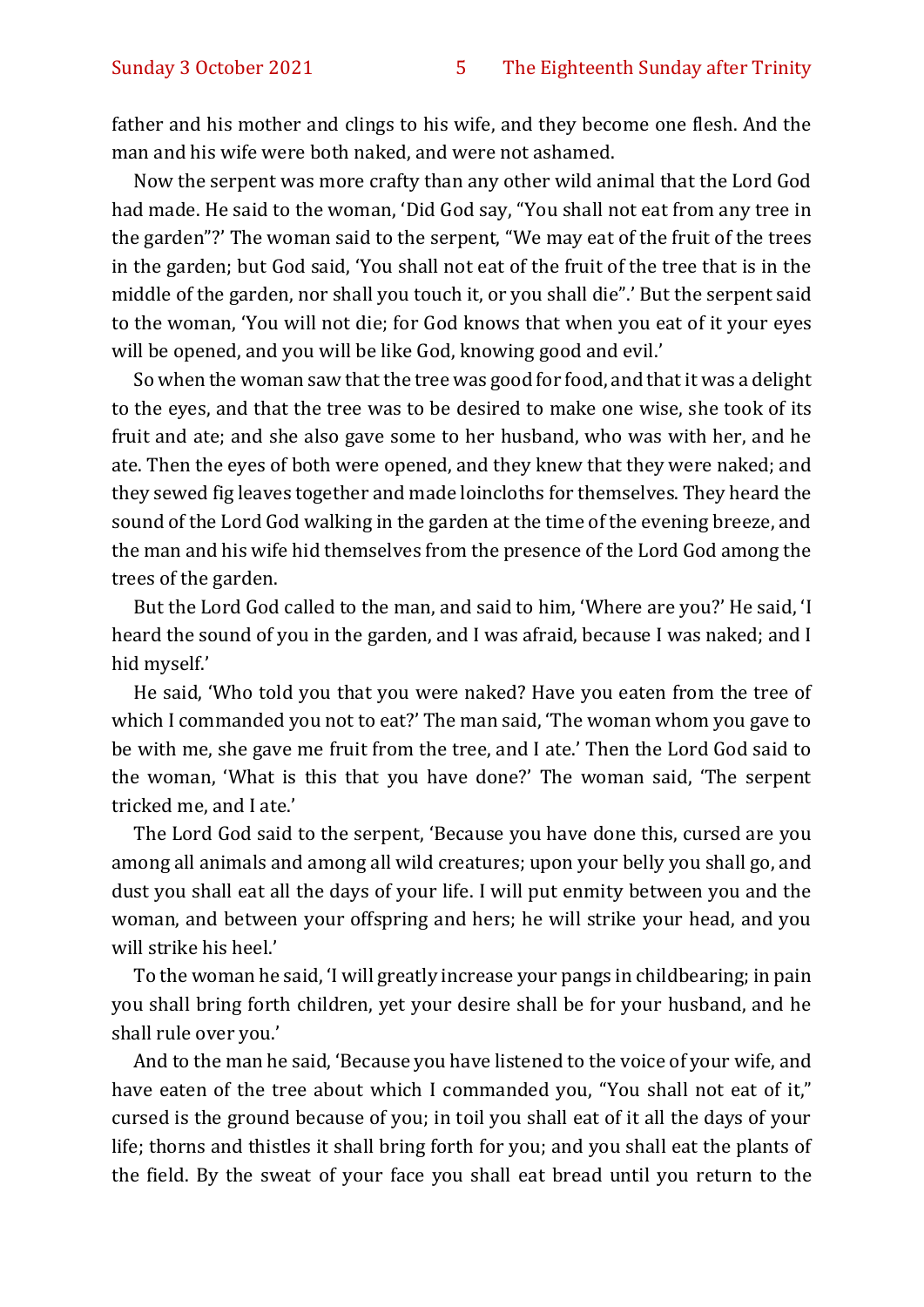ground, for out of it you were taken; you are dust, and to dust you shall return.'

The man named his wife Eve, because she was the mother of all living.

And the Lord God made garments of skins for the man and for his wife, and clothed them.

This is the Word of the Lord

All **Thanks be to God.**

#### **Second reading**

A reading from the Letter to the Hebrews

Long ago God spoke to our ancestors in many and various ways by the prophets, but in these last days he has spoken to us by a Son, whom he appointed heir of all things, through whom he also created the worlds. He is the reflection of God's glory and the exact imprint of God's very being, and he sustains all things by his powerful word. When he had made purification for sins, he sat down at the right hand of the Majesty on high,

Having become as much superior to angels as the name he has inherited is more excellent than theirs.

Now God did not subject the coming world, about which we are speaking, to angels. But someone has testified somewhere, 'What are human beings that you are mindful of them, or mortals, that you care for them? You have made them for a little while lower than the angels; you have crowned them with glory and honour, subjecting all things under their feet.' Now in subjecting all things to them, God left nothing outside their control. As it is, we do not yet see everything in subjection to them, but we do see Jesus, who for a little while was made lower than the angels, now crowned with glory and honour because of the suffering of death, so that by the grace of God he might taste death for everyone.

It was fitting that God, for whom and through whom all things exist, in bringing many children to glory, should make the pioneer of their salvation perfect through sufferings. For the one who sanctifies and those who are sanctified all have one Father. For this reason Jesus is not ashamed to call them brothers and sisters, saying, 'I will proclaim your name to my brothers and sisters, in the midst of the congregation I will praise you.' *Hebrews 1:1–4; 2:5–12*

This is the Word of the Lord

All **Thanks be to God.**

HYMN2 **[Flesh of my flesh](https://www.youtube.com/watch?v=KFt52x-ulEU)** (please click on this link to hear the hymn)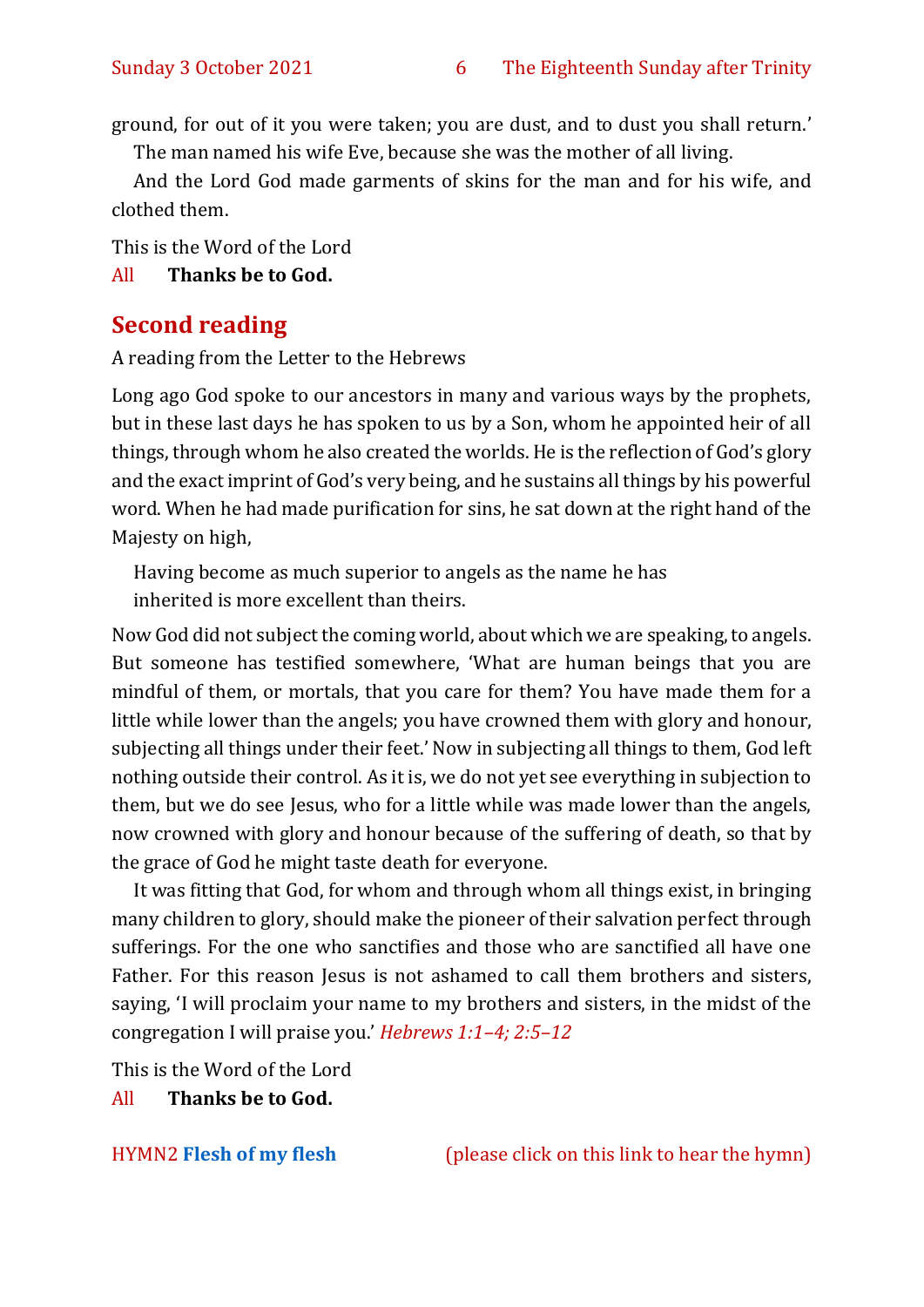#### **Gospel reading**

Hear the Gospel of our Lord Jesus Christ according to Mark

#### All **Glory to you O Lord.**

Some Pharisees came, and to test him they asked, 'Is it lawful for a man to divorce his wife?' He answered them, 'What did Moses command you?' They said, 'Moses allowed a man to write a certificate of dismissal and to divorce her.' But Jesus said to them, 'Because of your hardness of heart he wrote this commandment for you. But from the beginning of creation, "God made them male and female." "For this reason a man shall leave his father and mother and be joined to his wife, and the two shall become one flesh." So they are no longer two, but one flesh. Therefore what God has joined together, let no one separate.'

Then in the house the disciples asked him again about this matter. He said to them, 'Whoever divorces his wife and marries another commits adultery against her; and if she divorces her husband and marries another, she commits adultery.'

People were bringing little children to him in order that he might touch them; and the disciples spoke sternly to them. But when Jesus saw this, he was indignant and said to them, 'Let the little children come to me; do not stop them; for it is to such as these that the kingdom of God belongs. Truly I tell you, whoever does not receive the kingdom of God as a little child will never enter it.' And he took them up in his arms, laid his hands on them, and blessed them. *Mark 10:2–16*

This is the Gospel of the Lord

#### All **Praise to you O Christ.**

#### **Sermon**

Today's Gospel passage catches our attention because it addresses marriage and divorce in a way that's unavoidable. Preaching about divorce and marriage is like running through a field of thorns. Why? Because maybe there are some of us here today, who are married, some who are divorced, possibly divorced and remarried, or people who may get divorced at some future time, and those people who have been treated shabbily by churches due to their marital difficulties, people whose lives and families and friends have been hurt by the pain of divorce. It's everybody's issue, indirectly or directly.

But let us look at the Gospel reading again, and find: good news for a world that's broken and in pain. The discussion gets started because some of the Pharisees are out to get Jesus. They want to trap him in his words, and therefore destroy his credibility. The issue they raise is a controversial one at that time: whether it is lawful for a man to divorce his wife. Now the authorities differed on this question. Some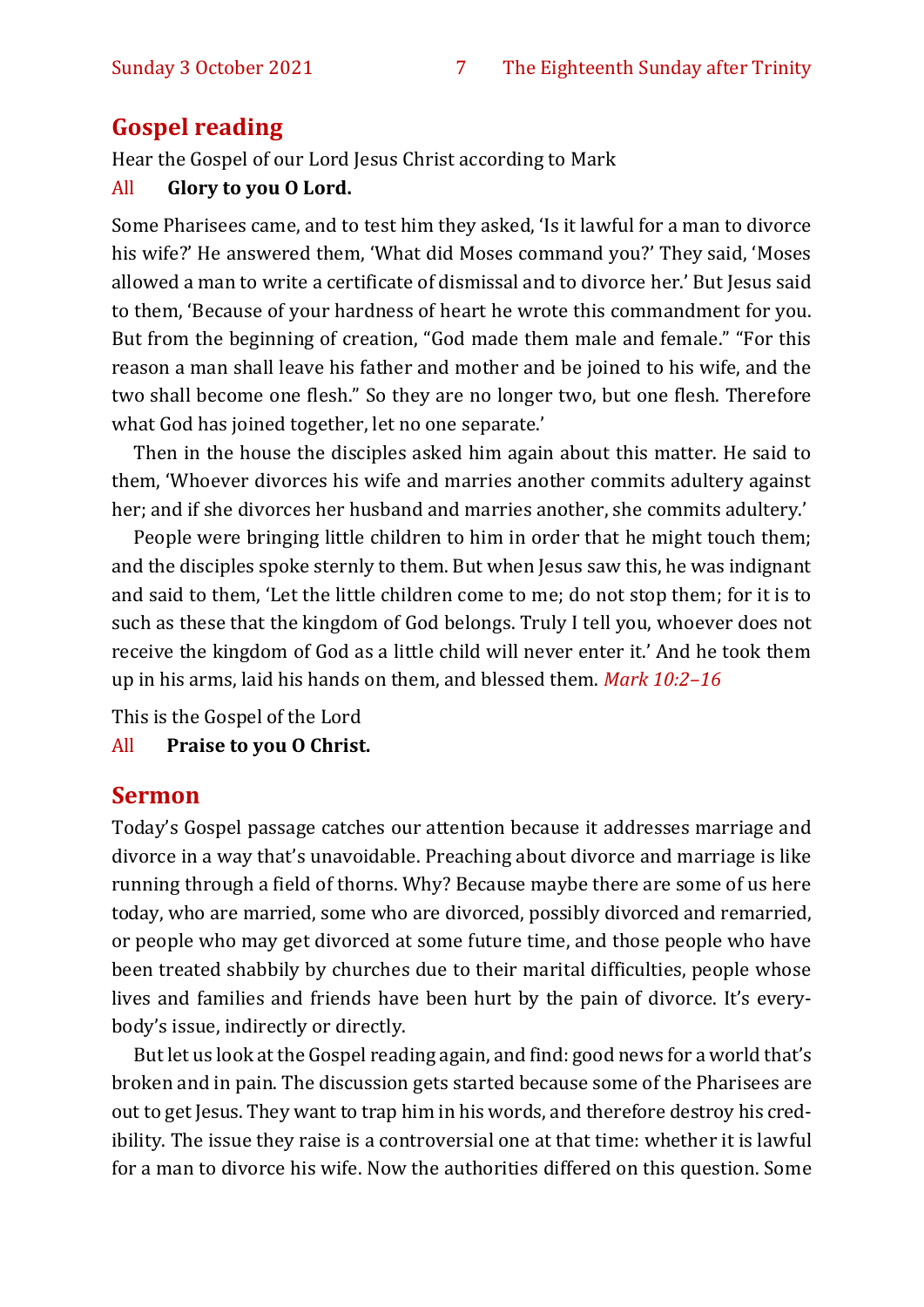allowed divorce only in instances of adultery. Others allow divorce for the slightest of reasons. But note how the issue is framed: 'Is it lawful for a man to divorce his wife?' It gives no consideration to the possibility of a wife divorcing her husband. That would be out of the question. Men here have all the power.

Jesus knows this question is not an honest inquiry. These Pharisees are not interested in learning his opinion, but in testing him, defeating him. He responds to the question with a question: What did Moses command you? In other words, how does the Law of Moses read, the law you hold in such high regard? Jesus knows the answer, of course, and so does everyone within hearing distance. It's what we call today a 'no-brainer'. And so the Pharisees shoot back the correct reference: Moses allows a man to write a certificate of dismissal and to divorce her. The reference here is to Deuteronomy 24. It's arguable, to say the least, that Moses is giving permission to divorce. What he does instead is to recognise that divorce happens and to set forth norms regarding certain types of re-marriage. Moses acknowledges that divorce happens here in this world. The acknowledgement found in Deuteronomy is turned by these particular Pharisees into *permission* for divorce. But remember, here we are not talking about an equal rights model of marriage and divorce, but a system where men have all the power, where the sexes are treated unequally, and where a divorced woman has very little hope for the future. A situation we still hear and read about in today's world.

So rather than endeavour to trap Jesus in his words, these Pharisees could have sought to learn something from him. Rather than raise questions about divorce, they could ask advice about how to live faithfully and well within marriage. What an opportunity they miss! These Pharisees get the reference right, but get the spirit wrong. And Jesus lays into them. 'So you give me that Deuteronomy passage as permission for divorce, with its demand that the paperwork be in order? Moses would never have written that, but he accepted divorce happening anyway, due to the hardness of the human heart in this world!'

Jesus' reaction is as though he thumps a finger against the sternum of each of those Pharisees and says: Don't you get it? Your hearts are hard! If human hearts were not hard, then marriages would work, and Moses wouldn't have written about what happens when they do not! Jesus addresses each one of us and says the same thing. Don't you get it? Your hearts are hard! And He's not just challenging the divorced in the world. He's challenging every last one of us, even if we have been married happily for six days to six decades. The divorced are not to be regarded as some pariah class different from the rest of us. The problem of the hard heart is not limited to divorced people, but is common to us all. In some it becomes manifest in a marital break-up. In others it shows itself in a marriage that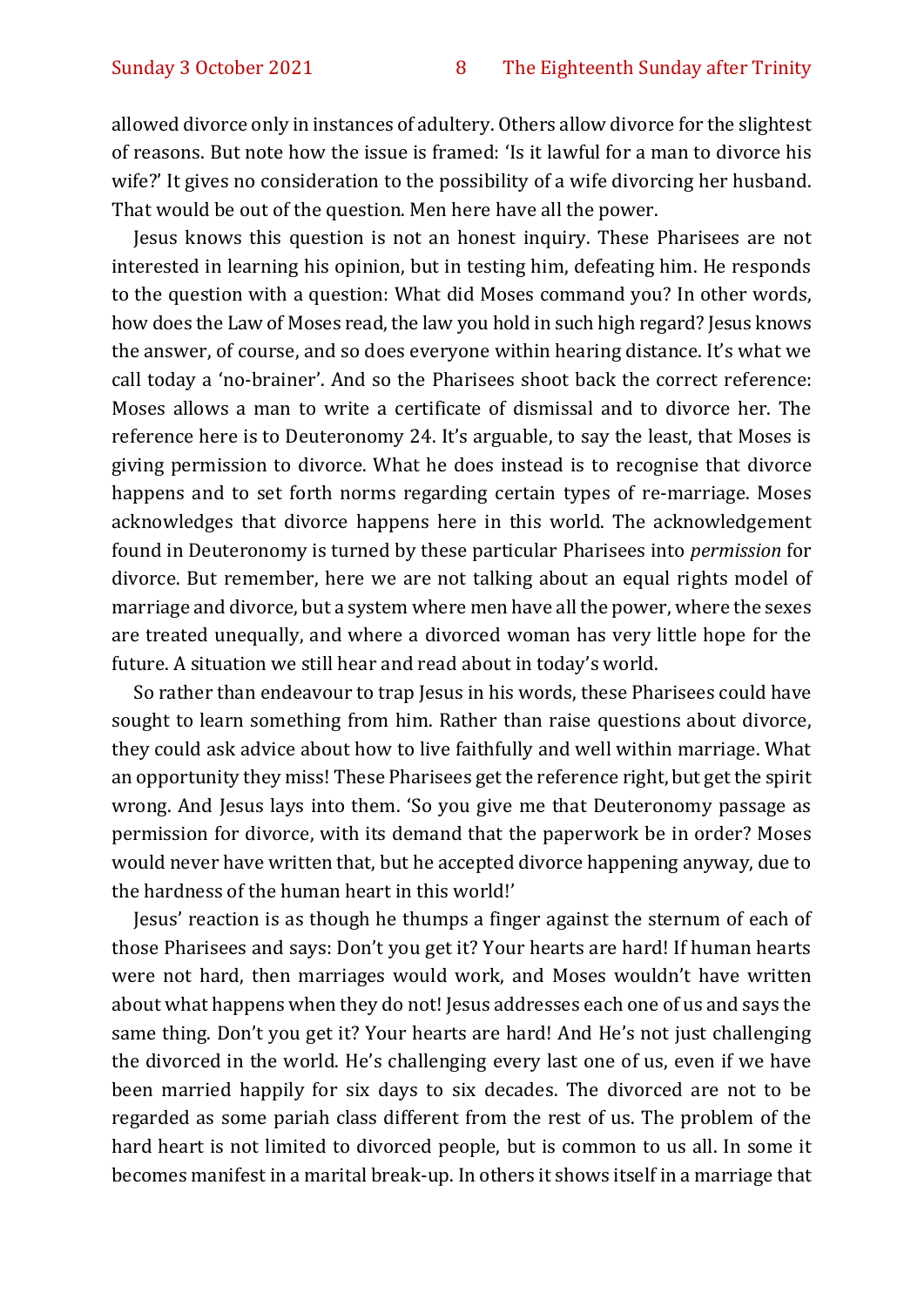remains together but is lifeless. In still others hardness of heart appears in a failure to forgive our friends, in a judgmental spirit toward our children or parents, or any of the other forms of sin in which we humans become trapped. The divorced are not worse and not better than the rest. We all find ourselves in the same place: outside the gates of Eden. But then Jesus stops talking about hard hearts. Instead, he takes us by both hands and looks at us with an expression of compassion, hope, and remembrance. He calls us back to a time before the invention of power games, whether the sexism of his own period when men called the shots about marriage and divorce, or today's equal-opportunity destructiveness where either partner can damage the other. Jesus, looking at us with that expression of compassion, hope, and remembrance, calls us back to a time before time, back to when our home was the garden, back to the intention of God at creation. God made them male and female. Delightfully different. Wonderfully equal. Intended to be one flesh. No hardness of heart. No games, no secrets, but naked and unashamed.

We read in Genesis that the woman was made from the man's rib. It's said in Jewish tradition that the reason for this peculiar procedure is that woman and man might be intimate and equal. Woman was not made from man's head, so that she should be superior, nor from his feet, that she should be inferior, but rather from a bone near his centre, near his heart, that the two might be equal and intimate .Just as a couple can draw strength from remembrance of their early days together, so all of us can discover again the mystery of marriage by recalling God's original intention: that all couples are made in the divine image and meant for one another in a relationship of equality and intimacy.

Yes, of course, there are some marriages that are dead from the start, and others that die along the way. There are people who simply marry the wrong partner, and spouses who have the right to escape what has become of marriage when their safety or sanity is threatened. But in other cases, divorce happens because people see marriage like those opponents of Jesus did: as a power relationship, as a problem that divorce can solve, where an insane consumer culture leads people to treat as disposable not only houses and cars, but also spouses and families. That's not it! Marriage is not a problem to be solved. It is a mystery to be lived. It is not a business deal subject to a cost-benefit analysis. It is a means by which a couple can participate in the kingdom of God—and do so in the comfort of their own home!

Some of the male contemporaries of Jesus saw their wives as merchandise property. It is dubious progress that now both wife and husband can regard each other in that belittling way. Instead, each spouse is to be to the other's joy and challenge, cross and crown. If you are married, God has given you your spouse not so that you can experience mere consumer happiness like the owner of a new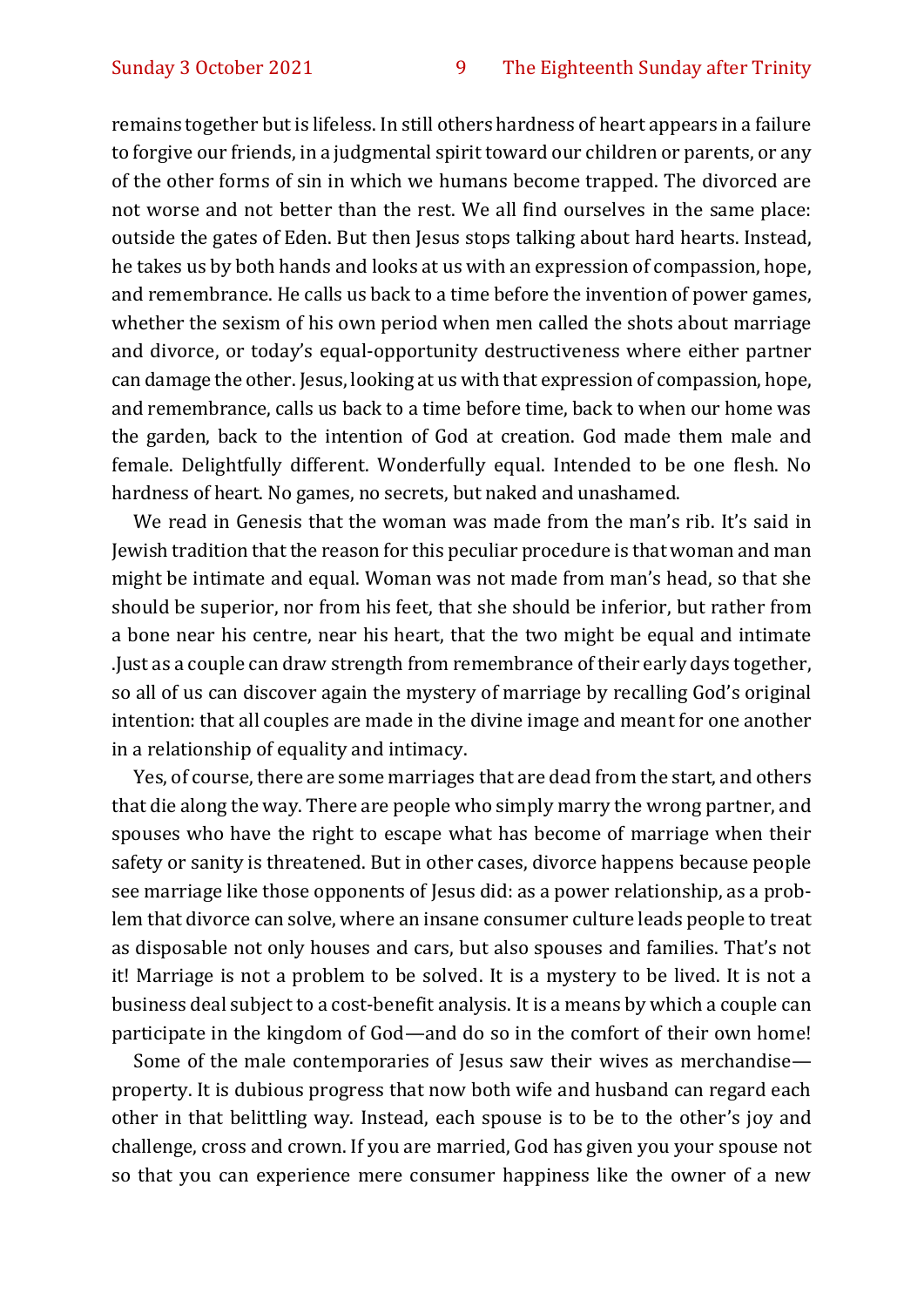appliance. If you are married, God has given you your spouse so that together you can taste (in your human way) something of the joy of the marriage between God and creation, Christ and the church, the Lamb and his bride.

In our time we know too well that a broken marriage can seem like the road to hell. May we not forget that God's abiding intention is quite the opposite: marriage is intended as a road to heaven, not a problem, but a holy mystery, not a mere happiness, but a divine joy. Amen.

#### **The Creed**

Do you believe and trust in God the Father, the source of all being and life, the one for whom we exist?

#### All **We believe and trust in him.**

Do you believe and trust in God the Son, who took our human nature, died for us and rose again?

All **We believe and trust in him.**

Do you believe and trust in God the Holy Spirit, who gives life to the people of God and makes Christ known in the world?

#### All **We believe and trust in him.**

This is the faith of the Church.

All **This is our faith. We believe and trust in one God, Father, Son and Holy Spirit. Amen.**

#### **Prayers of intercession**

These prayers are inspired by Jesus' Sermon on the Mount. Matthew records it in chapters 5–7 of his Gospel.

Jesus taught that his disciples how to pray *(Matthew 6:5–13)*. Teach us how to pray, keep reminding us to pray. Help our relationships with you to grow. Lord in your mercy

#### All **Hear our prayer**

Jesus taught that we are we will see God if we are pure in heart *(Matthew 5:8)*. Make us pure so that we can see you as you really are. Heal in us any ideas and images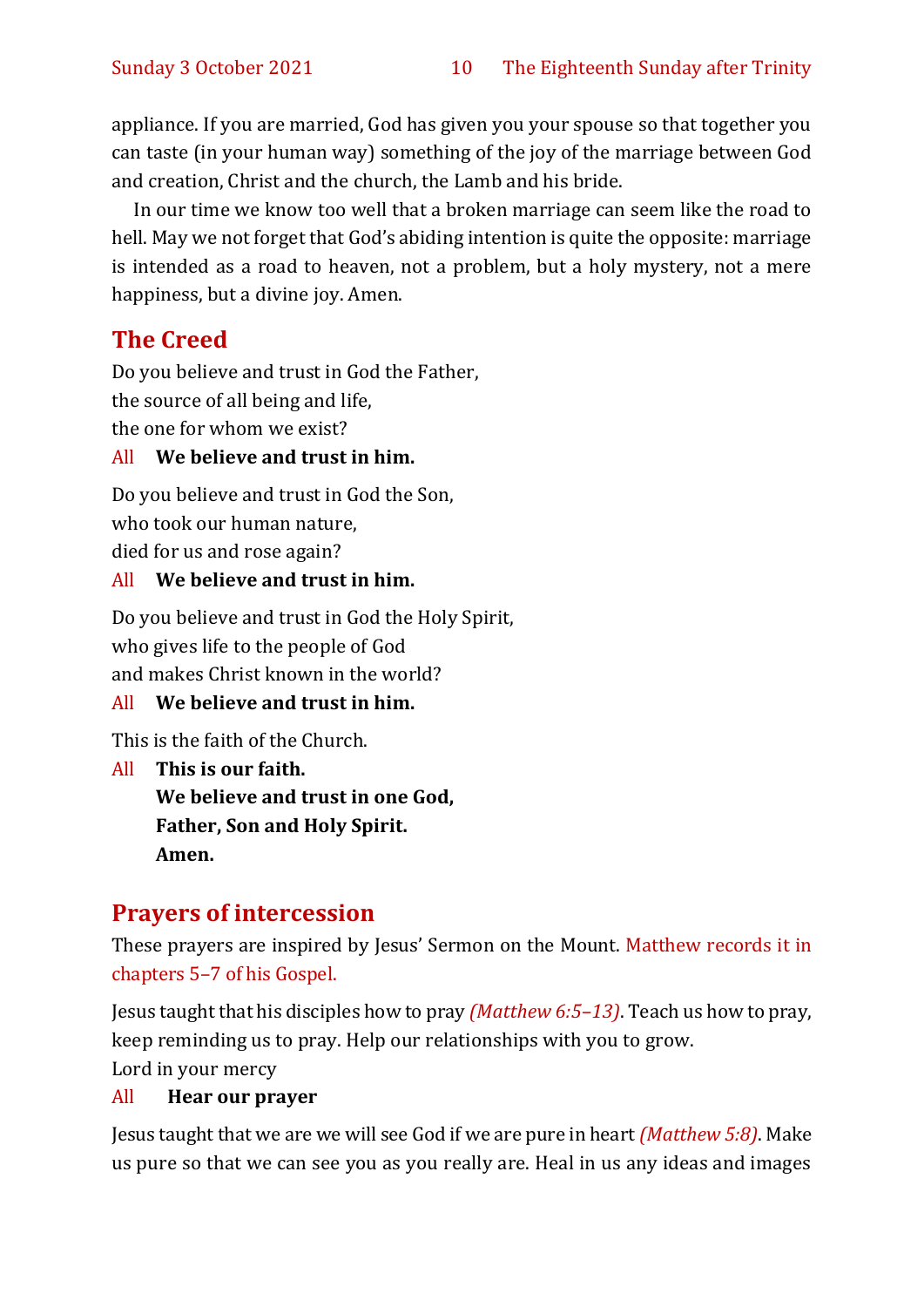of you that are false and unworthy.

Lord in your mercy

#### All **Hear our prayer**

Jesus taught that he came to fulfil the law *(Matthew 5:17)*. Lord, we ask you to empower us to live lives that are worthy of the Gospel and forgive us when we do not. Lord in your mercy

#### All **Hear our prayer**

Jesus taught that we should not store up treasures on earth *(Matthew 6:19)*. We pray for the world and our relationships with it. Teach us how to live with fewer possessions, and help those in the world who have too little.

Lord in your mercy

#### All **Hear our prayer**

Jesus taught that we should be salt and light *(Matthew 5:13)*. We pray for our Christian witness and for those who see us.

Lord in your mercy

#### All **Hear our prayer**

Jesus taught that we should love our enemies and pray for those who despite us *(Matthew 5:44)*. We pray for our enemies and those who do wrong. Help us grow in love, and give us the courage to take our love to the loveless.

Lord in your mercy

#### All **Hear our prayer**

Merciful Father,

All **accept these prayers for the sake of your Son, our Saviour Jesus Christ. Amen.**

#### **The peace**

Peace to you from God our heavenly Father. Peace from his Son Jesus Christ who is our peace. Peace from the Holy Spirit, the Life-giver

The peace of the Lord be always with you,

All **And also with you.**

HYMN 3 **[Knowing you, Jesus](https://www.youtube.com/watch?v=60I5MoRTCm8)** (please click on this link to hear the hymn)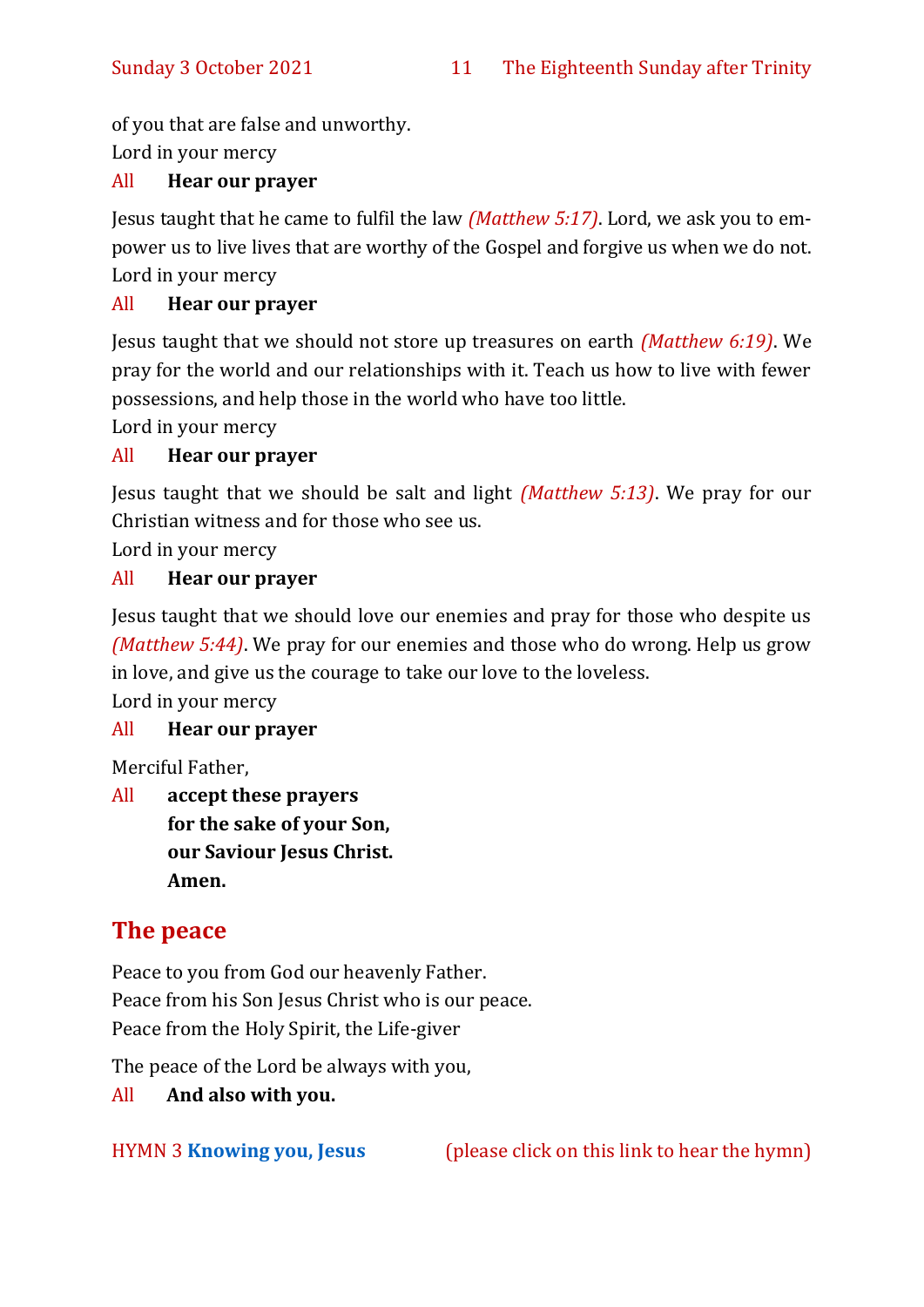The liturgy of the Communion Service appears below

# The Dismissal

The peace of God which passes all understanding, keep your hearts and minds in the knowledge and love of God, and of his Son Jesus Christ our Lord; and the blessing and the blessing of God almighty, the Father, the Son, and the Holy Spirit, be among you and remain with you always. and the blessing of God the Almighty: Father, Son, and Holy Spirit, be with you now and remain with you always. All **Amen.**

#### HYMN 4 **[Before the throne of God above](https://www.youtube.com/watch?v=-50pFs0hRpg)** (click on this link to hear the hymn)

Go in peace to love and serve the Lord.

All **In the name of Christ. Amen.**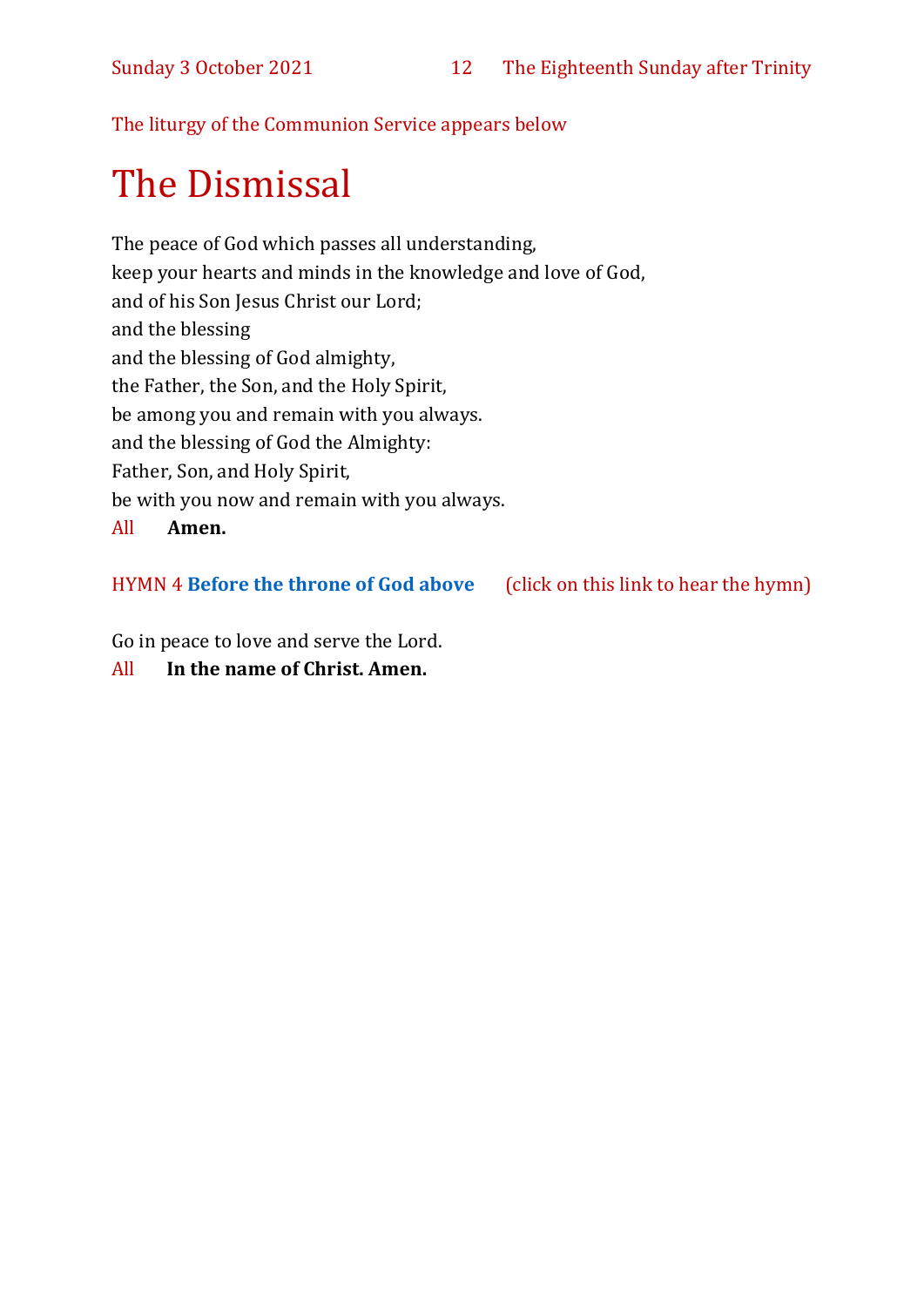## The Liturgy of the Sacrament

#### Eucharistic Prayer (prayer E)

The Lord be with you

#### All **and also with you.**

Lift up your hearts.

#### All **We lift them to the Lord.**

Let us give thanks to the Lord our God.

#### All **It is right to give thanks and praise.**

Father, you made the world and love your creation. You gave your Son Jesus Christ to be our Saviour. His dying and rising have set us free from sin and death. And so we gladly thank you, with saints and angels praising you, and saying,

All **Holy, holy, holy Lord, God of power and might, heaven and earth are full of your glory. Hosanna in the highest. Blessed is he who comes in the name of the Lord. Hosanna in the highest.**

We praise and bless you, loving Father, through Jesus Christ, our Lord; and as we obey his command, send your Holy Spirit, that broken bread and wine outpoured may be for us the body and blood of your dear Son.

On the night before he died he had supper with his friends and, taking bread, he praised you. He broke the bread, gave it to them and said: Take, eat; this is my body which is given for you; do this in remembrance of me.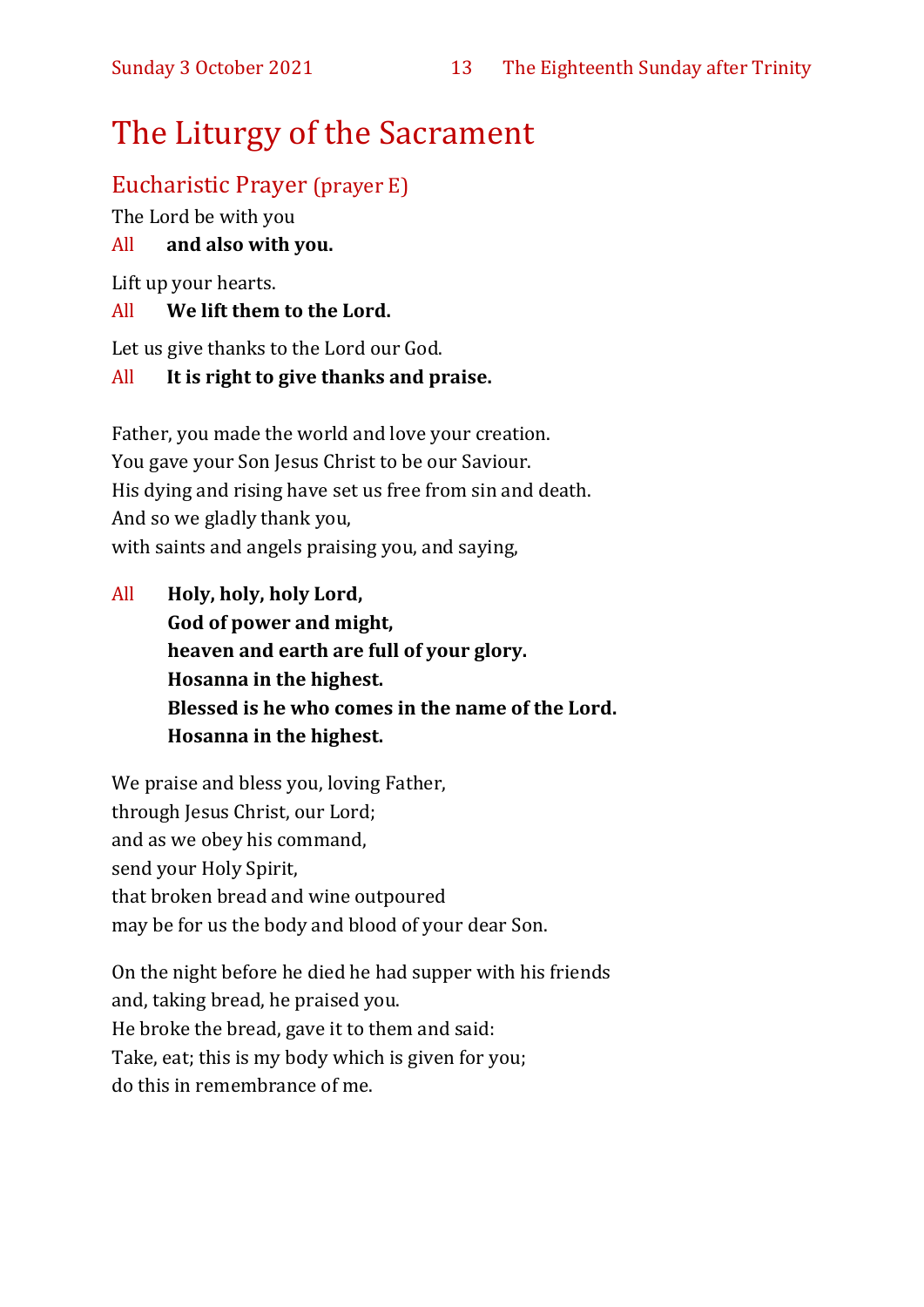When supper was ended he took the cup of wine. Again he praised you, gave it to them and said: Drink this, all of you; this is my blood of the new covenant, which is shed for you and for many for the forgiveness of sins. Do this, as often as you drink it, in remembrance of me.

So, Father, we remember all that Jesus did, in him we plead with confidence his sacrifice made once for all upon the cross.

Bringing before you the bread of life and cup of salvation, we proclaim his death and resurrection until he comes in glory.

Great is the mystery of faith:

#### All **Christ has died. Christ is risen. Christ will come again.**

Lord of all life, help us to work together for that day when your kingdom comes and justice and mercy will be seen in all the earth.

Look with favour on your people, gather us in your loving arms and bring us with all the saints to feast at your table in heaven.

Through Christ, and with Christ, and in Christ, in the unity of the Holy Spirit, all honour and glory are yours, O loving Father, for ever and ever.

All **Amen.**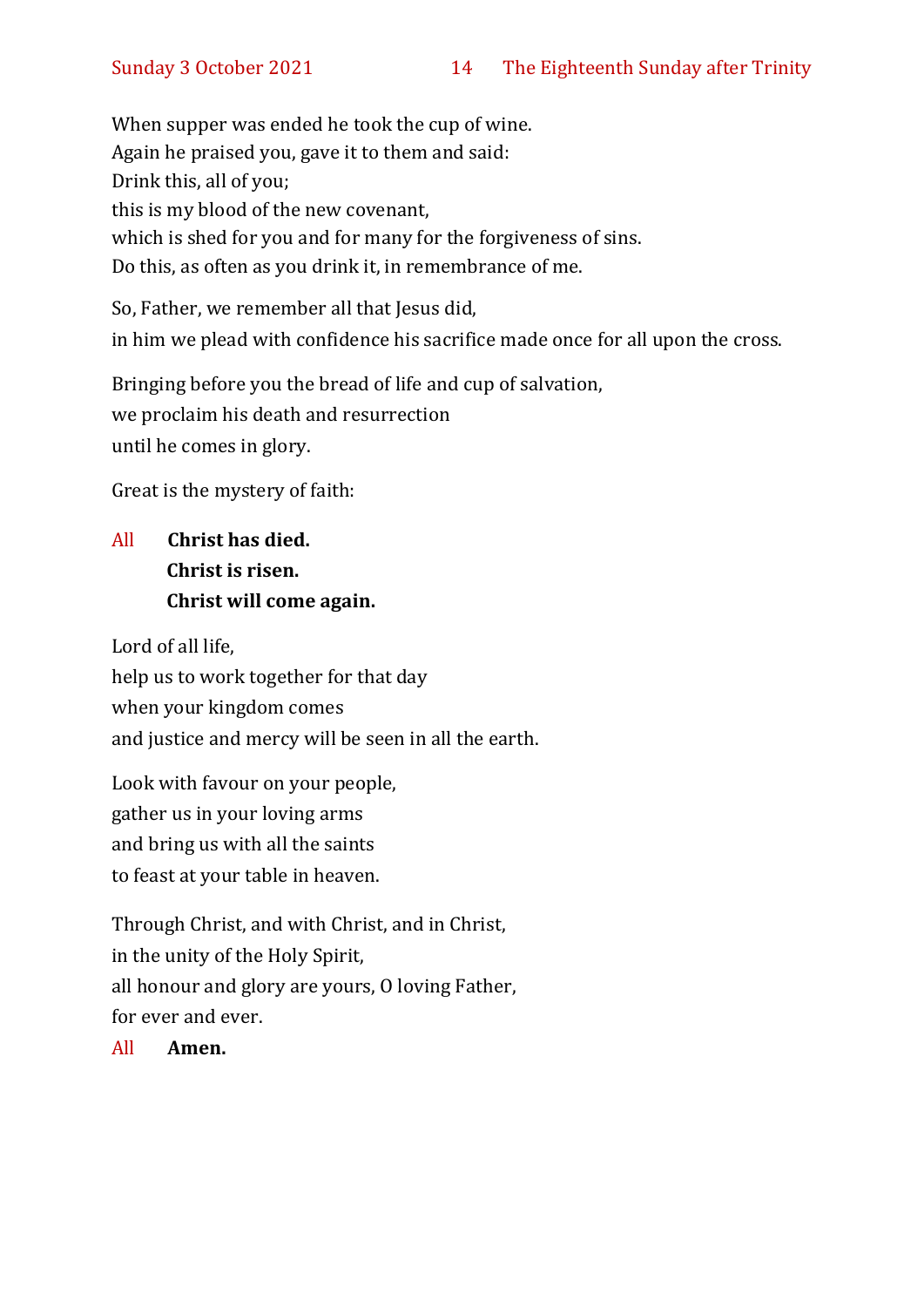#### The Lord's Prayer

As our Saviour taught us, so we pray

All **Our Father in heaven, hallowed be your name, your kingdom come, your will be done, on earth as in heaven. Give us today our daily bread. Forgive us our sins as we forgive those who sin against us. Lead us not into temptation but deliver us from evil. For the kingdom, the power,** 

**and the glory are yours now and for ever. Amen.**

#### Breaking of the Bread

We break this bread to share in the body of Christ.

- All **Though we are many, we are one body, because we all share in one bread.**
- All **Lamb of God,**

**you take away the sin of the world, have mercy on us.**

**Lamb of God, you take away the sin of the world, have mercy on us.**

**Lamb of God, you take away the sin of the world, grant us peace.**

Draw near with faith. Receive the body of our Lord Jesus Christ which he gave for you, and his blood which he shed for you. Eat and drink in remembrance that he died for you, and feed on him in your hearts by faith with thanksgiving.